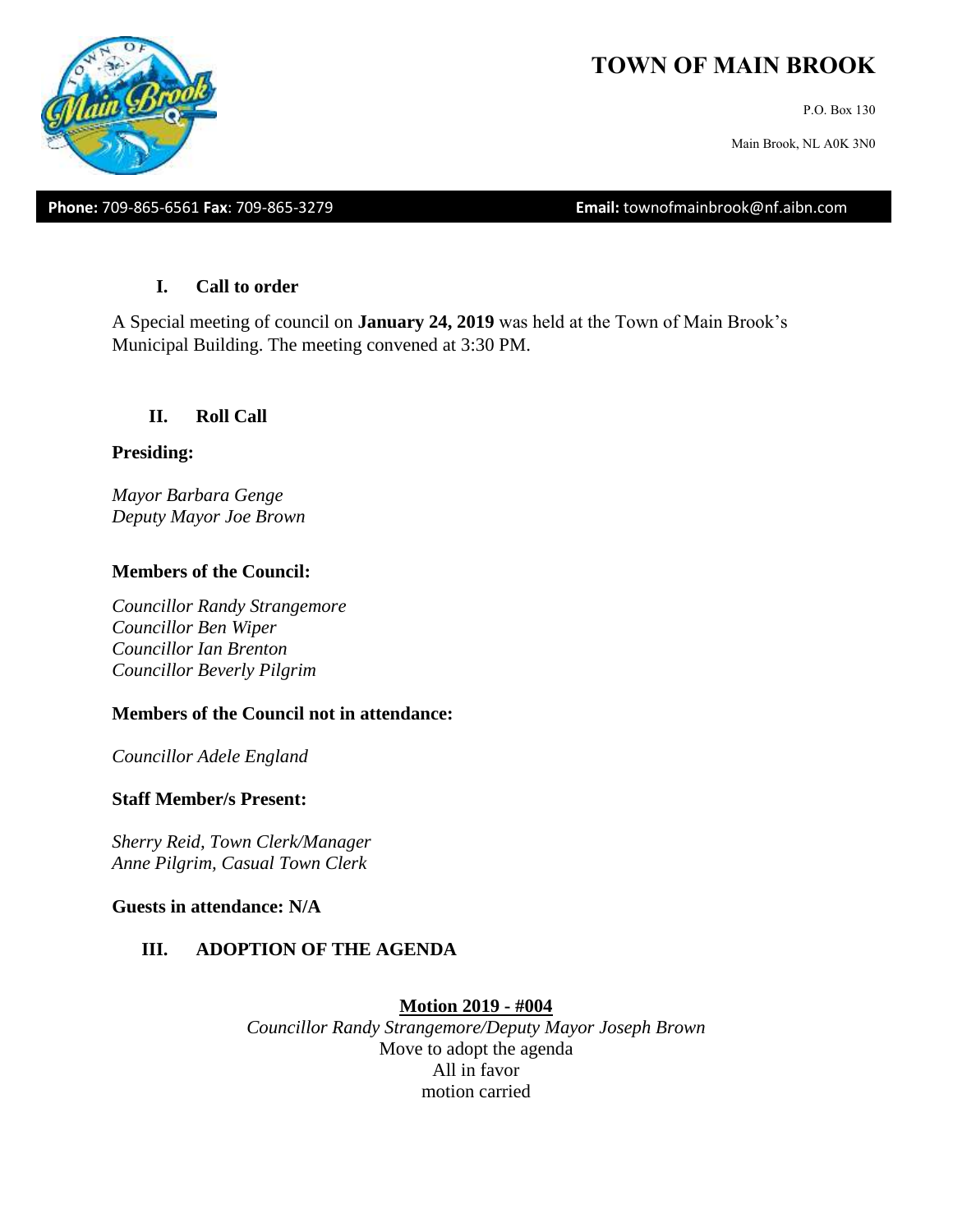# **IV. ADOPTION OF THE MINUTES**

## **No Minutes were presented from last regular meeting at this time.**

**Town Projects –** Council members discussed upcoming student funding opportunities for the summer through Canada Student Jobs, & Commemorate Canada, as well as the Community Healthy Living project and the Capital Works Projects.

Mayor Genge also made councillors aware that the town may be able to apply for funding for the Canada Day events through Norsetead funding which usually begins in April.

# **Motion 2019 - #105**

### **Councillor Ben Wiper/Councillor Ian Brenton**

Moved to apply for 2 student jobs under Canada Student Jobs program & Apply for 4 jobs under the Commemorate Canada funding program for 6 Weeks. \$14/hour @ 40hrs/Week for the Commemorate Canada Program and \$12/Hour for the Canada Student Jobs Program. All in Favor

Motion Carried

### **Community Healthy Living** deadline is January 31, 2019.

**(Councillor Wiper declares conflict of interest and removes himself from discussion)**

The total to apply for this funding will be \$4850 to build a community garden. Members enter into a discussion detailing size and tools and costs associated needed to complete project.

## **Motion 2019 - #106**

### **Councillors Ian Brenton/Councillors Beverly Pilgrim**

Moved to apply for the Community Healthy Living project to build a community garden All in favor Motion Carried

**Capital Works Project** - Clerk Reid presented members of Council with suggestions from Engineer Mike Gorman regarding the Capital Works Project application. With the short amount of time to apply, DM Brown suggested that the Council hold off on making any decisions until they have a clearer understanding of what's best for the Town and to have Mr. Gorman come to Main Brook to meet with Council to discuss this in person at a special meeting. Tabled until arrangements are made with Mr. Gorman for a meeting.